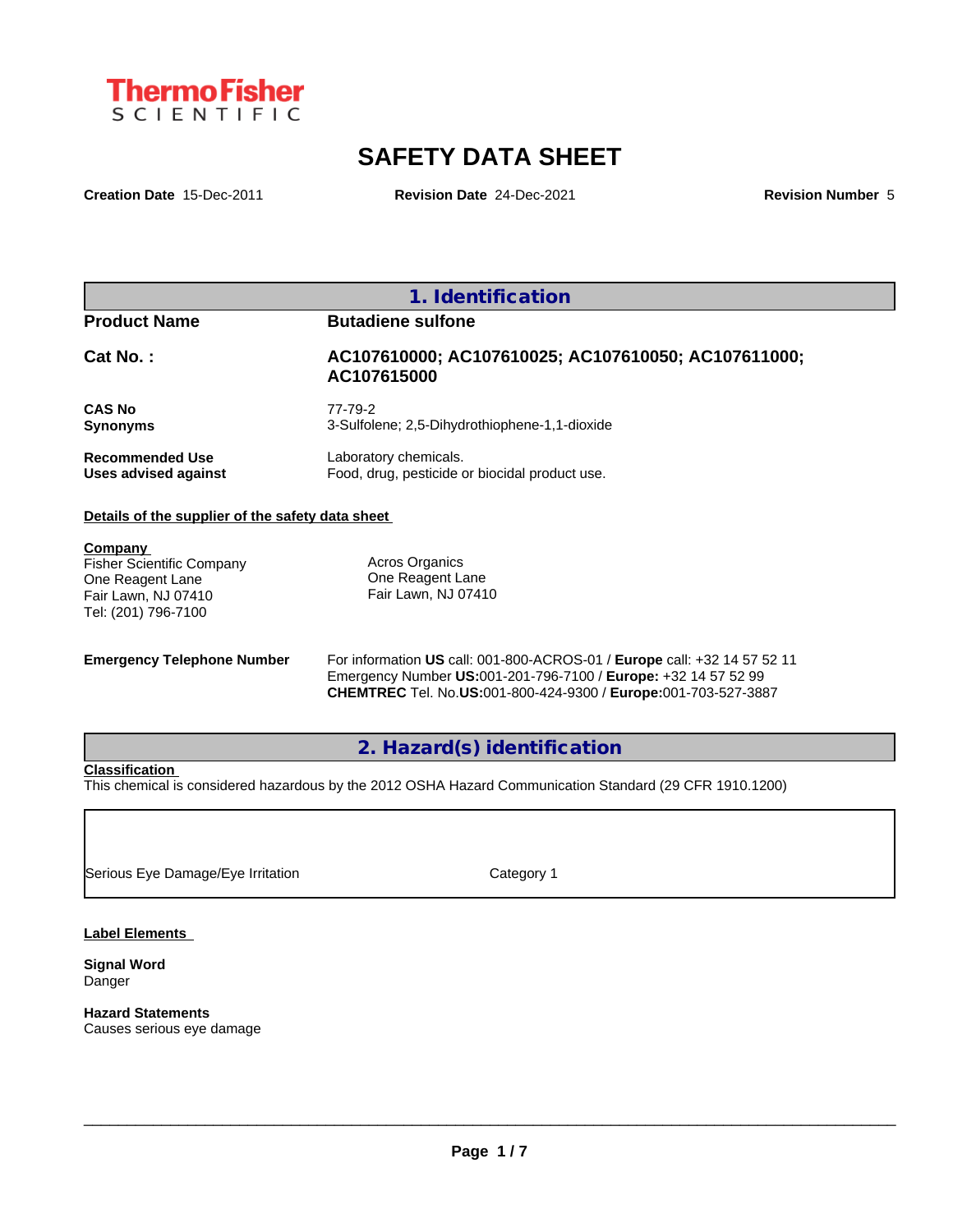

#### **Precautionary Statements Prevention**

Wear protective gloves/protective clothing/eye protection/face protection

**Eyes**

IF IN EYES: Rinse cautiously with water for several minutes. Remove contact lenses, if present and easy to do. Continue rinsing Immediately call a POISON CENTER or doctor/physician

**Hazards not otherwise classified (HNOC)**

Stench

# **3. Composition/Information on Ingredients**

| <b>Component</b>                     | <b>CAS No</b><br>Weight %                                                                                          |                                                                                           |  |  |  |  |  |  |
|--------------------------------------|--------------------------------------------------------------------------------------------------------------------|-------------------------------------------------------------------------------------------|--|--|--|--|--|--|
| 3-Sulfolene                          | 77-79-2<br>>95                                                                                                     |                                                                                           |  |  |  |  |  |  |
|                                      |                                                                                                                    |                                                                                           |  |  |  |  |  |  |
|                                      |                                                                                                                    | 4. First-aid measures                                                                     |  |  |  |  |  |  |
| <b>General Advice</b>                | If symptoms persist, call a physician.                                                                             |                                                                                           |  |  |  |  |  |  |
| <b>Eye Contact</b>                   | Rinse immediately with plenty of water, also under the eyelids, for at least 15 minutes. Get<br>medical attention. |                                                                                           |  |  |  |  |  |  |
| <b>Skin Contact</b>                  |                                                                                                                    | Wash off immediately with plenty of water for at least 15 minutes. Get medical attention. |  |  |  |  |  |  |
| <b>Inhalation</b>                    |                                                                                                                    | Remove to fresh air. If breathing is difficult, give oxygen. Get medical attention.       |  |  |  |  |  |  |
| Ingestion                            | Clean mouth with water and drink afterwards plenty of water. Get medical attention if<br>symptoms occur.           |                                                                                           |  |  |  |  |  |  |
| Most important symptoms and          |                                                                                                                    | None reasonably foreseeable. Causes eye burns.                                            |  |  |  |  |  |  |
| effects<br><b>Notes to Physician</b> | Treat symptomatically                                                                                              |                                                                                           |  |  |  |  |  |  |
|                                      |                                                                                                                    |                                                                                           |  |  |  |  |  |  |

**5. Fire-fighting measures**

| <b>Suitable Extinguishing Media</b>                                                                                 | Water spray, carbon dioxide (CO2), dry chemical, alcohol-resistant foam. |
|---------------------------------------------------------------------------------------------------------------------|--------------------------------------------------------------------------|
| Unsuitable Extinguishing Media                                                                                      | No information available                                                 |
| <b>Flash Point</b>                                                                                                  | 112 °C / 233.6 °F                                                        |
| Method -                                                                                                            | No information available                                                 |
| <b>Autoignition Temperature</b><br><b>Explosion Limits</b>                                                          | No information available                                                 |
| <b>Upper</b>                                                                                                        | No data available                                                        |
| Lower<br><b>Sensitivity to Mechanical Impact No information available</b><br><b>Sensitivity to Static Discharge</b> | No data available<br>No information available                            |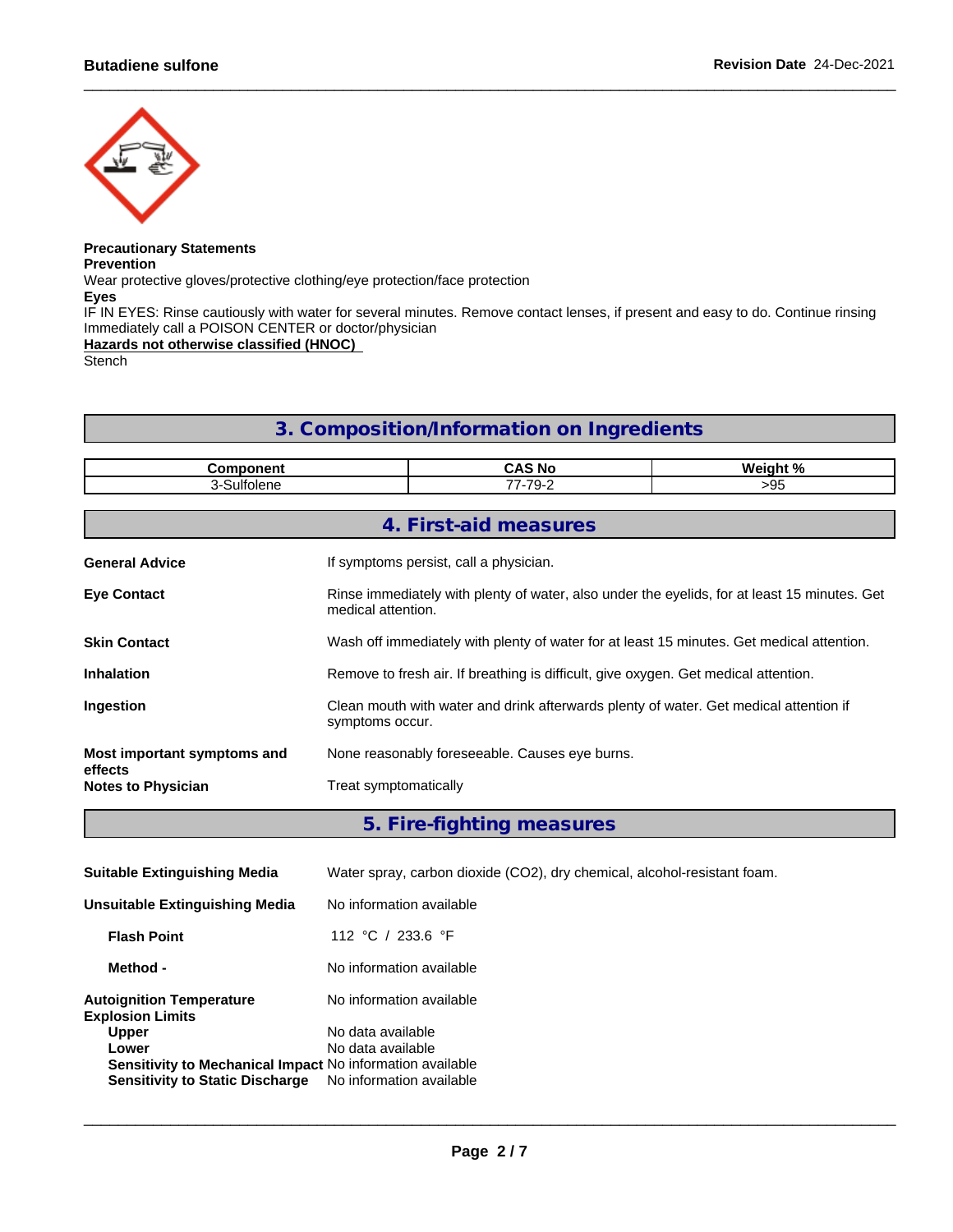# **Specific Hazards Arising from the Chemical**

Keep product and empty container away from heat and sources of ignition.

# **Hazardous Combustion Products**

Carbon monoxide (CO). Carbon dioxide (CO2). Sulfur oxides.

# **Protective Equipment and Precautions for Firefighters**

As in any fire, wear self-contained breathing apparatus pressure-demand, MSHA/NIOSH (approved or equivalent) and full protective gear.

| <b>NFPA</b>                                                                                                                 |                                                                                                                     |                                                                                                                                                             |                                                                                                                                                                                        |  |  |  |  |  |  |  |
|-----------------------------------------------------------------------------------------------------------------------------|---------------------------------------------------------------------------------------------------------------------|-------------------------------------------------------------------------------------------------------------------------------------------------------------|----------------------------------------------------------------------------------------------------------------------------------------------------------------------------------------|--|--|--|--|--|--|--|
| Health<br>3                                                                                                                 | <b>Flammability</b>                                                                                                 | <b>Instability</b><br>0                                                                                                                                     | <b>Physical hazards</b><br>N/A                                                                                                                                                         |  |  |  |  |  |  |  |
|                                                                                                                             | 6. Accidental release measures                                                                                      |                                                                                                                                                             |                                                                                                                                                                                        |  |  |  |  |  |  |  |
| <b>Personal Precautions</b>                                                                                                 |                                                                                                                     |                                                                                                                                                             | Use personal protective equipment as required. Ensure adequate ventilation. Avoid dust                                                                                                 |  |  |  |  |  |  |  |
| <b>Environmental Precautions</b>                                                                                            | formation.<br>Should not be released into the environment. See Section 12 for additional Ecological<br>Information. |                                                                                                                                                             |                                                                                                                                                                                        |  |  |  |  |  |  |  |
| Methods for Containment and Clean Keep in suitable, closed containers for disposal. Sweep up and shovel into suitable<br>Up | containers for disposal.                                                                                            |                                                                                                                                                             |                                                                                                                                                                                        |  |  |  |  |  |  |  |
|                                                                                                                             | 7. Handling and storage                                                                                             |                                                                                                                                                             |                                                                                                                                                                                        |  |  |  |  |  |  |  |
| <b>Handling</b>                                                                                                             |                                                                                                                     |                                                                                                                                                             | Wear personal protective equipment/face protection. Ensure adequate ventilation. Do not<br>get in eyes, on skin, or on clothing. Avoid ingestion and inhalation. Avoid dust formation. |  |  |  |  |  |  |  |
| Storage.                                                                                                                    | Materials. Strong oxidizing agents.                                                                                 | Keep containers tightly closed in a dry, cool and well-ventilated place. Incompatible                                                                       |                                                                                                                                                                                        |  |  |  |  |  |  |  |
|                                                                                                                             | 8. Exposure controls / personal protection                                                                          |                                                                                                                                                             |                                                                                                                                                                                        |  |  |  |  |  |  |  |
| <b>Exposure Guidelines</b>                                                                                                  |                                                                                                                     | This product does not contain any hazardous materials with occupational exposure<br>limitsestablished by the region specific regulatory bodies.             |                                                                                                                                                                                        |  |  |  |  |  |  |  |
| <b>Engineering Measures</b>                                                                                                 |                                                                                                                     | and safety showers are close to the workstation location.                                                                                                   | Ensure adequate ventilation, especially in confined areas. Ensure that eyewash stations                                                                                                |  |  |  |  |  |  |  |
| <b>Personal Protective Equipment</b>                                                                                        |                                                                                                                     |                                                                                                                                                             |                                                                                                                                                                                        |  |  |  |  |  |  |  |
| <b>Eye/face Protection</b>                                                                                                  | Tight sealing safety goggles.                                                                                       |                                                                                                                                                             |                                                                                                                                                                                        |  |  |  |  |  |  |  |
| Skin and body protection                                                                                                    |                                                                                                                     | Wear appropriate protective gloves and clothing to prevent skin exposure.                                                                                   |                                                                                                                                                                                        |  |  |  |  |  |  |  |
| <b>Respiratory Protection</b>                                                                                               |                                                                                                                     | Wear a NIOSH/MSHA or European Standard EN 149 approved full-facepiece airline<br>respirator in the positive pressure mode with emergency escape provisions. |                                                                                                                                                                                        |  |  |  |  |  |  |  |
| <b>Hygiene Measures</b>                                                                                                     |                                                                                                                     | Handle in accordance with good industrial hygiene and safety practice.                                                                                      |                                                                                                                                                                                        |  |  |  |  |  |  |  |
|                                                                                                                             | 9. Physical and chemical properties                                                                                 |                                                                                                                                                             |                                                                                                                                                                                        |  |  |  |  |  |  |  |
| <b>Physical State</b>                                                                                                       |                                                                                                                     | Solid                                                                                                                                                       |                                                                                                                                                                                        |  |  |  |  |  |  |  |
| Appearance<br>Odor                                                                                                          |                                                                                                                     | Off-white<br>Stench                                                                                                                                         |                                                                                                                                                                                        |  |  |  |  |  |  |  |
| <b>Odor Threshold</b>                                                                                                       |                                                                                                                     | No information available                                                                                                                                    |                                                                                                                                                                                        |  |  |  |  |  |  |  |
| рH                                                                                                                          |                                                                                                                     | Not applicable                                                                                                                                              |                                                                                                                                                                                        |  |  |  |  |  |  |  |
| <b>Melting Point/Range</b>                                                                                                  |                                                                                                                     | 63 - 66 °C / 145.4 - 150.8 °F                                                                                                                               |                                                                                                                                                                                        |  |  |  |  |  |  |  |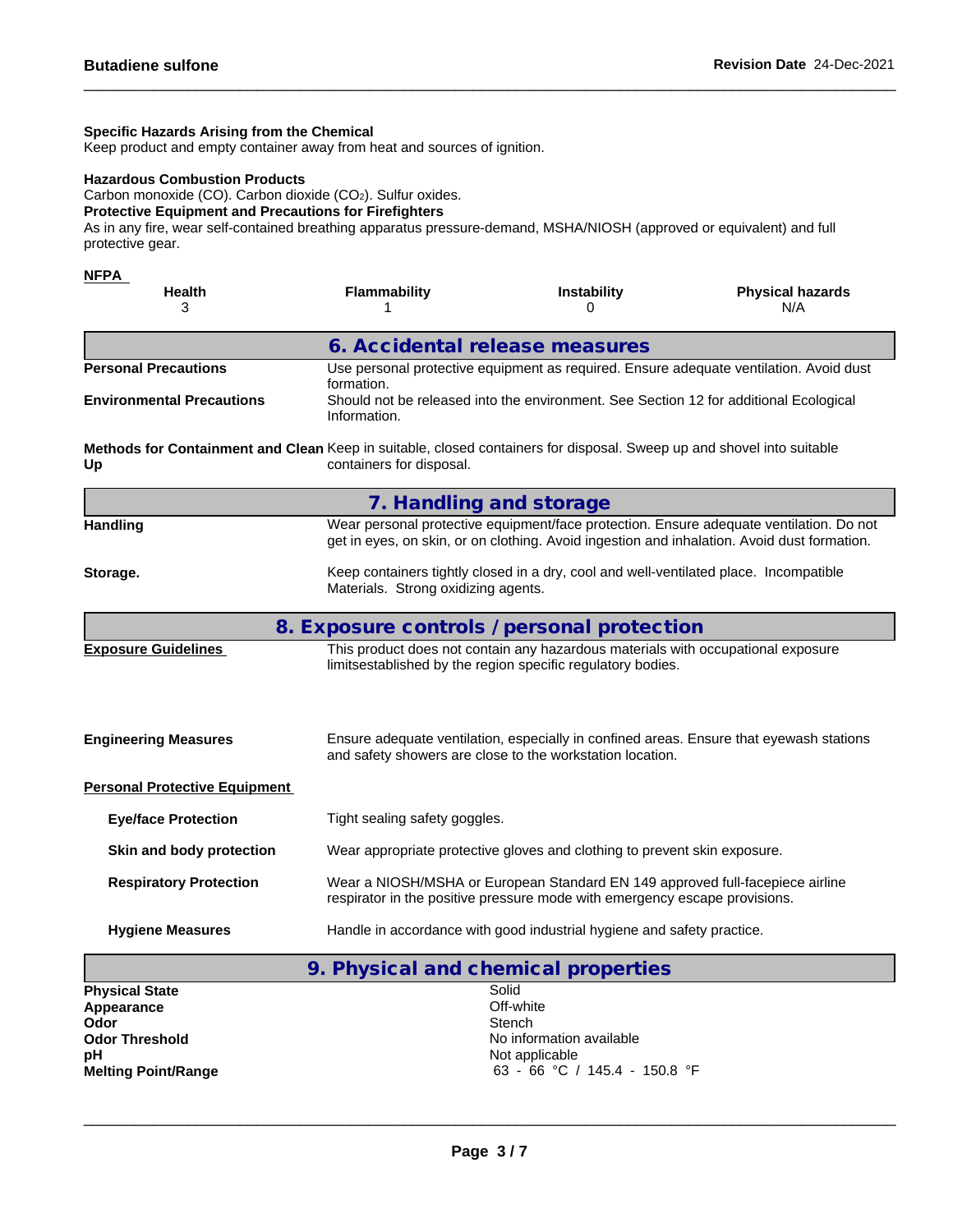**Boiling Point/Range No information available**<br> **Flash Point Point Point Point Point Point Point Point Point Point Point Point Point Point Point Point Point Point Point Point Point Evaporation Rate**<br> **Example 2018**<br> **Elammability (solid,gas)**<br> **Example 2018** No information available **Flammability** (solid,gas) **Flammability or explosive limits Upper** No data available **Lower Lower Lower CONSISTENT ACCORDING ALL CONSISTENT ACCORDING ALL CONSISTENCE ACCORDING AVAILABLE VALUE OF A CONSISTENT AND INCOMENT ACCORDING A CONSISTENT ACCORDING A CONSISTENT ACCORDING A CONSISTENT AND A CONSI Vapor Density Not applicable**<br> **Specific Gravity Notify Note applicable**<br> **Note applicable Specific Gravity**<br> **Solubility**<br>
Soluble in water<br>
Soluble in water **Partition coefficient; n-octanol/water** No data available<br> **Autoignition Temperature**<br> **Autoignition Temperature Autoignition Temperature**<br> **Decomposition Temperature** Temperature **No information available**<br>
No information available **Decomposition Temperature**<br>Viscosity **Molecular Formula Molecular Weight** 118.16

**Fig. 7 - 112 °C** / 233.6 °F<br>Not applicable

**No information available** Soluble in water<br>No data available Not applicable<br>C4 H6 O2 S

# **10. Stability and reactivity**

| <b>Reactive Hazard</b>          | None known, based on information available                                                 |
|---------------------------------|--------------------------------------------------------------------------------------------|
| <b>Stability</b>                | No information available.                                                                  |
| <b>Conditions to Avoid</b>      | Incompatible products. Excess heat. Avoid dust formation.                                  |
| <b>Incompatible Materials</b>   | Strong oxidizing agents                                                                    |
|                                 | Hazardous Decomposition Products Carbon monoxide (CO), Carbon dioxide (CO2), Sulfur oxides |
| <b>Hazardous Polymerization</b> | Hazardous polymerization does not occur.                                                   |
| <b>Hazardous Reactions</b>      | None under normal processing.                                                              |
|                                 |                                                                                            |

# **11. Toxicological information**

# **Acute Toxicity**

# **Product Information**

| <b>Component Information</b>                          |               |                                                                                                                        |            |                  |             |                        |
|-------------------------------------------------------|---------------|------------------------------------------------------------------------------------------------------------------------|------------|------------------|-------------|------------------------|
| Component                                             |               | LD50 Oral                                                                                                              |            | LD50 Dermal      |             | <b>LC50 Inhalation</b> |
| 3-Sulfolene                                           |               | $LD50 = 2547$ mg/kg (Rat)                                                                                              |            | >5 g/kg (Rabbit) |             | Not listed             |
| <b>Toxicologically Synergistic</b><br><b>Products</b> |               | No information available<br>Delayed and immediate effects as well as chronic effects from short and long-term exposure |            |                  |             |                        |
| <b>Irritation</b>                                     |               | Causes eye burns                                                                                                       |            |                  |             |                        |
| <b>Sensitization</b>                                  |               | No information available                                                                                               |            |                  |             |                        |
| Carcinogenicity                                       |               | The table below indicates whether each agency has listed any ingredient as a carcinogen.                               |            |                  |             |                        |
| Component                                             | <b>CAS No</b> | <b>IARC</b>                                                                                                            | <b>NTP</b> | <b>ACGIH</b>     | <b>OSHA</b> | Mexico                 |
| 3-Sulfolene                                           | 77-79-2       | Not listed                                                                                                             | Not listed | Not listed       | Not listed  | Not listed             |
| <b>Mutagenic Effects</b>                              |               | No information available                                                                                               |            |                  |             |                        |
| <b>Reproductive Effects</b>                           |               | No information available.                                                                                              |            |                  |             |                        |

**Developmental Effects** No information available.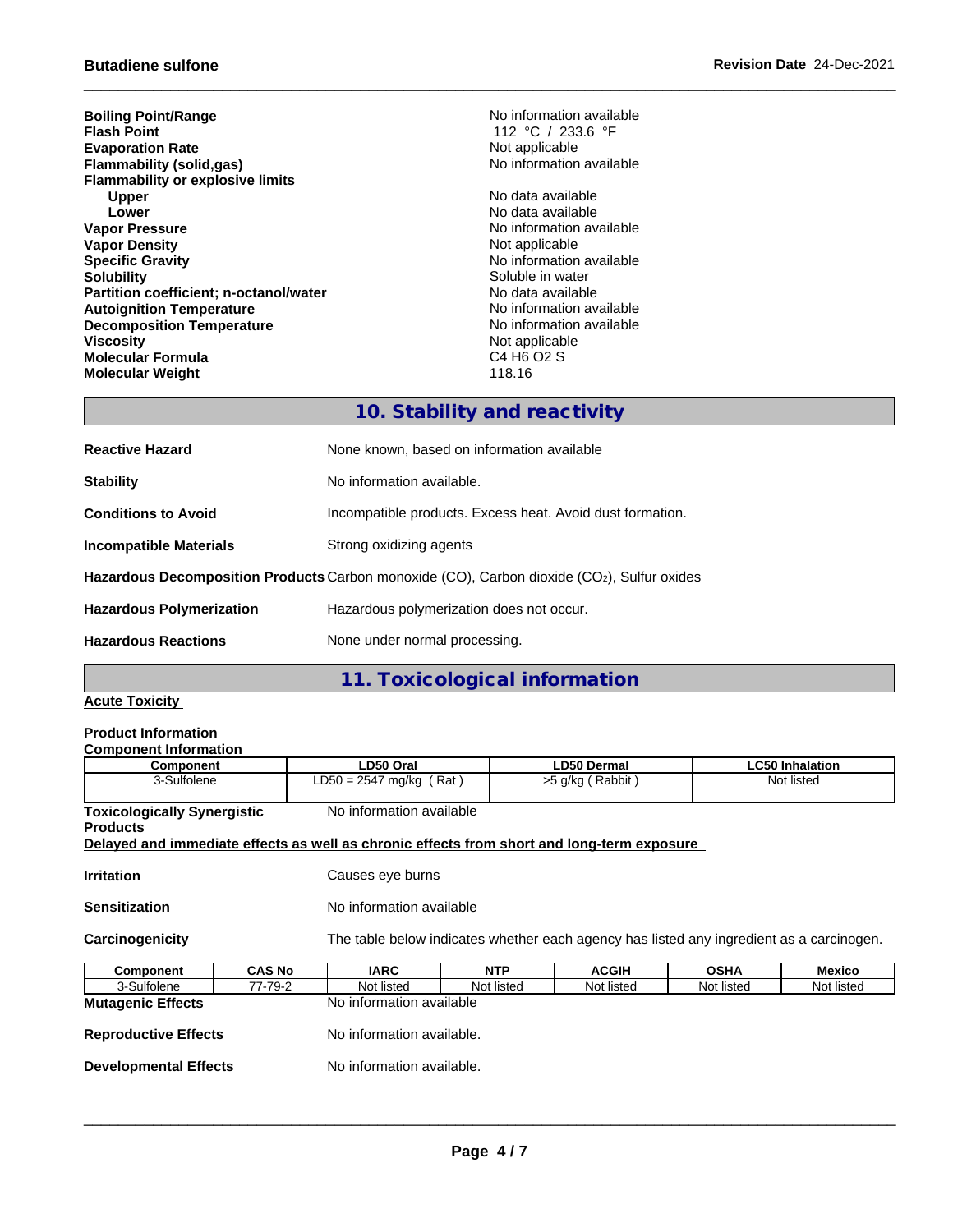| <b>Teratogenicity</b>                                                         | No information available.                                      |
|-------------------------------------------------------------------------------|----------------------------------------------------------------|
| <b>STOT - single exposure</b><br><b>STOT - repeated exposure</b>              | None known<br>None known                                       |
| <b>Aspiration hazard</b>                                                      | No information available                                       |
| <b>Symptoms / effects, both acute and No information available</b><br>delayed |                                                                |
| <b>Endocrine Disruptor Information</b>                                        | No information available                                       |
| <b>Other Adverse Effects</b>                                                  | The toxicological properties have not been fully investigated. |

# **12. Ecological information**

# **Ecotoxicity**

**TDG** 

**IATA**<br>UN-No

**Packing Group**<br>**IMDG/IMO** 

Do not empty into drains.

| <b>Component</b>                                                                                          | <b>Freshwater Algae</b>                                               | <b>Freshwater Fish</b>                                                                                                                                                                                   | <b>Microtox</b> | <b>Water Flea</b>                                                                        |  |  |  |  |
|-----------------------------------------------------------------------------------------------------------|-----------------------------------------------------------------------|----------------------------------------------------------------------------------------------------------------------------------------------------------------------------------------------------------|-----------------|------------------------------------------------------------------------------------------|--|--|--|--|
| 3-Sulfolene                                                                                               | Not listed                                                            | $LC50 = 940$ mg/L 96h                                                                                                                                                                                    | Not listed      | $EC50 = 800$ mg/L 48h                                                                    |  |  |  |  |
| <b>Persistence and Degradability</b>                                                                      |                                                                       | Soluble in water Persistence is unlikely based on information available.                                                                                                                                 |                 |                                                                                          |  |  |  |  |
| <b>Bioaccumulation/Accumulation</b>                                                                       | No information available.                                             |                                                                                                                                                                                                          |                 |                                                                                          |  |  |  |  |
| <b>Mobility</b>                                                                                           | Will likely be mobile in the environment due to its water solubility. |                                                                                                                                                                                                          |                 |                                                                                          |  |  |  |  |
|                                                                                                           | Component                                                             |                                                                                                                                                                                                          | log Pow         |                                                                                          |  |  |  |  |
|                                                                                                           | 3-Sulfolene                                                           |                                                                                                                                                                                                          | $-0.45$         |                                                                                          |  |  |  |  |
| <b>Waste Disposal Methods</b>                                                                             |                                                                       | 13. Disposal considerations<br>hazardous waste. Chemical waste generators must also consult local, regional, and<br>national hazardous waste regulations to ensure complete and accurate classification. |                 | Chemical waste generators must determine whether a discarded chemical is classified as a |  |  |  |  |
|                                                                                                           |                                                                       | 14. Transport information                                                                                                                                                                                |                 |                                                                                          |  |  |  |  |
| <b>DOT</b><br><b>UN-No</b><br><b>Proper Shipping Name</b><br><b>Technical Name</b><br><b>Hazard Class</b> | UN3335<br>3-Sulfolene<br>9                                            | AVIATION REGULATED SOLID, N.O.S.                                                                                                                                                                         |                 |                                                                                          |  |  |  |  |

## **United States of America Inventory**

**UN-No** UN3335<br> **Proper Shipping Name** AVIATIO

**UN-No** UN3335<br> **Proper Shipping Name** AVIATIO

**Hazard Class** 9

**Hazard Class** 9<br>**Packing Group** 11

| Component    | <b>CAS No</b> | <b>TSCA</b> | $T^{\alpha}$<br>Inventory notification -<br>ou.<br><b>Active-Inactive</b> | <b>TSCA</b><br>- EPA Reaulatory<br><b>Flags</b> |
|--------------|---------------|-------------|---------------------------------------------------------------------------|-------------------------------------------------|
| sulfoleneب J | -79-2<br>--   |             | <b>CTIVE</b><br>AUIIVL                                                    |                                                 |

**15. Regulatory information**

**Proper Shipping Name** AVIATION REGULATED SOLID, N.O.S.

**Proper Shipping Name** AVIATION REGULATED SOLID, N.O.S.

**Not regulated**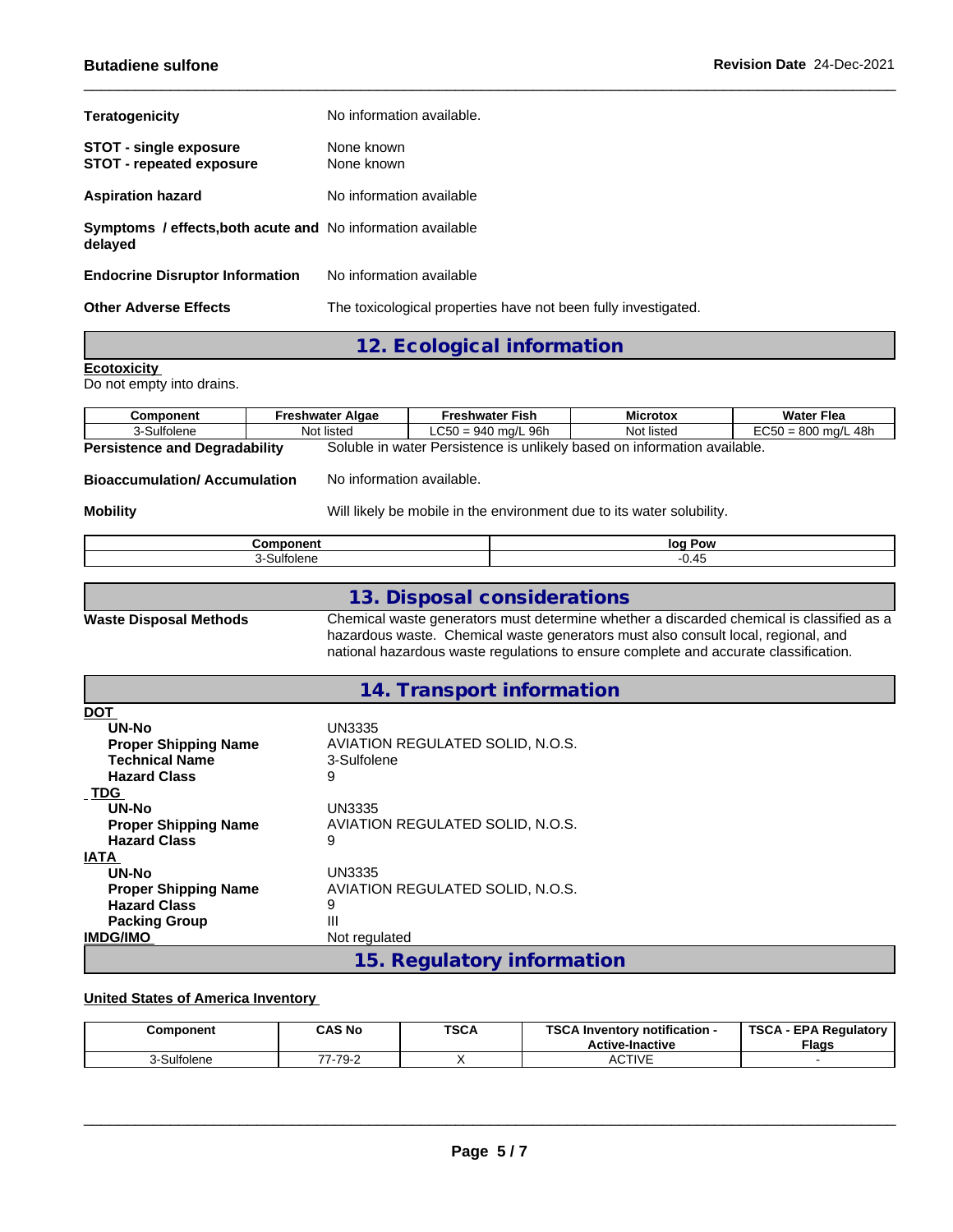#### **Legend:**

**TSCA** US EPA (TSCA) - Toxic Substances Control Act, (40 CFR Part 710) X - Listed '-' - Not Listed

**TSCA 12(b)** - Notices of Export Not applicable

#### **International Inventories**

Canada (DSL/NDSL), Europe (EINECS/ELINCS/NLP), Philippines (PICCS), Japan (ENCS), Japan (ISHL), Australia (AICS), China (IECSC), Korea (KECL).

| <b>Component</b> | CAS No                                    | <b>DSL</b> | <b>NDSL</b> | <b>EINECS</b>                             | <b>PICCS</b> | <b>ENCS</b> | <b>ISHL</b> | AICS | <b>IECSC</b> | <b>KECL</b>  |
|------------------|-------------------------------------------|------------|-------------|-------------------------------------------|--------------|-------------|-------------|------|--------------|--------------|
| 3-Sulfolene      | 7.7Q.'<br>$\rightarrow$<br>ັບ<br><u>_</u> |            |             | -050-7<br>l 20 <sup>-</sup><br>. .<br>ບບວ |              |             |             |      |              | -10754<br>KE |

**KECL** - NIER number or KE number (http://ncis.nier.go.kr/en/main.do)

## **U.S. Federal Regulations**

| <b>SARA 313</b>                                                                                                                            | Not applicable                                              |
|--------------------------------------------------------------------------------------------------------------------------------------------|-------------------------------------------------------------|
| <b>SARA 311/312 Hazard Categories</b>                                                                                                      | See section 2 for more information                          |
| <b>CWA (Clean Water Act)</b>                                                                                                               | Not applicable                                              |
| <b>Clean Air Act</b>                                                                                                                       | Not applicable                                              |
| <b>OSHA</b> - Occupational Safety and<br><b>Health Administration</b>                                                                      | Not applicable                                              |
| <b>CERCLA</b>                                                                                                                              | Not applicable                                              |
| <b>California Proposition 65</b>                                                                                                           | This product does not contain any Proposition 65 chemicals. |
| U.S. State Right-to-Know<br><b>Regulations</b>                                                                                             | Not applicable                                              |
| <b>U.S. Department of Transportation</b><br>Reportable Quantity (RQ):<br><b>DOT Marine Pollutant</b><br><b>DOT Severe Marine Pollutant</b> | N<br>N<br>N                                                 |
| <b>U.S. Department of Homeland</b><br><b>Security</b>                                                                                      | This product does not contain any DHS chemicals.            |
| <b>Other International Regulations</b>                                                                                                     |                                                             |
| <b>Mexico - Grade</b>                                                                                                                      | Slight risk, Grade 1                                        |

**Authorisation/Restrictions according to EU REACH**

## **Safety, health and environmental regulations/legislation specific for the substance or mixture**

| Component   | CAS No  | <b>OECD HPV</b> | <b>Persistent Organic</b><br><b>Pollutant</b> | <b>Ozone Depletion</b><br><b>Potential</b> | <b>Restriction of</b><br><b>Hazardous</b><br><b>Substances (RoHS)</b> |
|-------------|---------|-----------------|-----------------------------------------------|--------------------------------------------|-----------------------------------------------------------------------|
| 3-Sulfolene | 77-79-2 | Listed          | Not applicable                                | Not applicable                             | Not applicable                                                        |